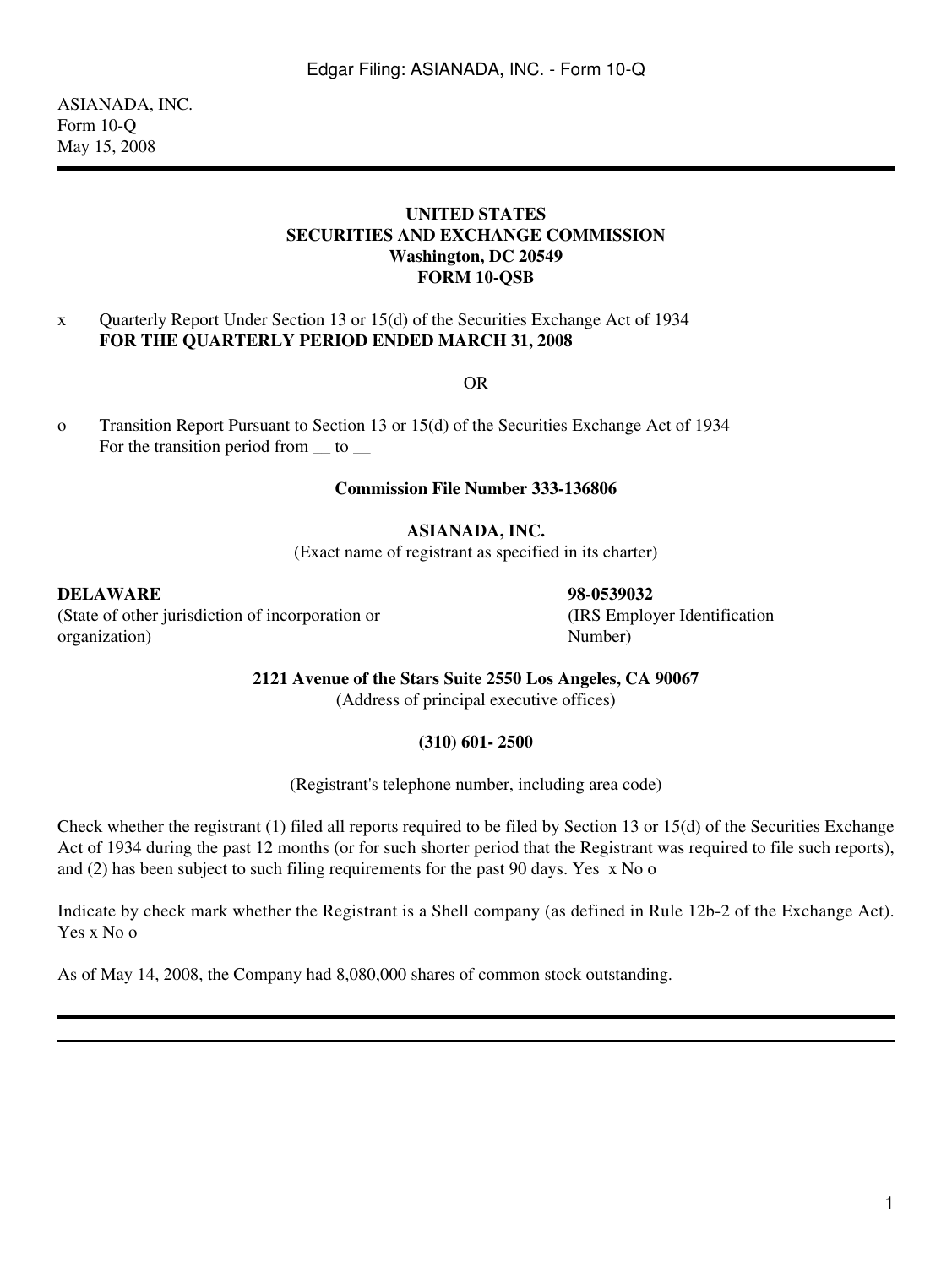# **PART I. FINANCIAL INFORMATION**

### **ITEM 1. FINANCIAL STATEMENTS**

# **ASIANADA, INC. ( Developmental Stage Company ) BALANCE SHEET (UNAUDITED) March 31, 2008**

| <b>ASSETS</b>                                                |               |           |
|--------------------------------------------------------------|---------------|-----------|
| <b>CURRENT ASSETS</b>                                        |               |           |
| Cash                                                         | $\mathcal{S}$ | 34,008    |
|                                                              |               |           |
| <b>Total Current Assets</b>                                  | \$            | 34,008    |
|                                                              |               |           |
| <b>LIABILITIES AND STOCKHOLDERS' EQUITY</b>                  |               |           |
| <b>CURRENT LIABILITIES</b>                                   |               |           |
|                                                              |               |           |
| Accounts payable and accrued liabilities                     | \$            | 145,783   |
| Related party loan payable                                   |               | 250,000   |
| <b>Total Current Liabilities</b>                             |               | 395,783   |
|                                                              |               |           |
| STOCKHOLDERS' EQUITY (DEFICIENCY)                            |               |           |
|                                                              |               |           |
| Preferred Stock 5,000,000 shares authorized at par value     |               |           |
| \$0.001 - none outstanding                                   |               |           |
| Common stock                                                 |               |           |
| 75,000,000 shares authorized at \$0.001 par value; 8,080,000 |               |           |
| shares issued and outstanding                                |               | 8,080     |
| Capital in excess of par value                               |               | 39,578    |
| Deficit accumulated in the development stage                 |               | 409,433   |
|                                                              |               |           |
| Total Stockholders' Equity (Deficiency)                      |               | (361,775) |
|                                                              |               |           |
| Total Liabilities and Stockholders' Equity (Deficiency)      | \$            | 34,008    |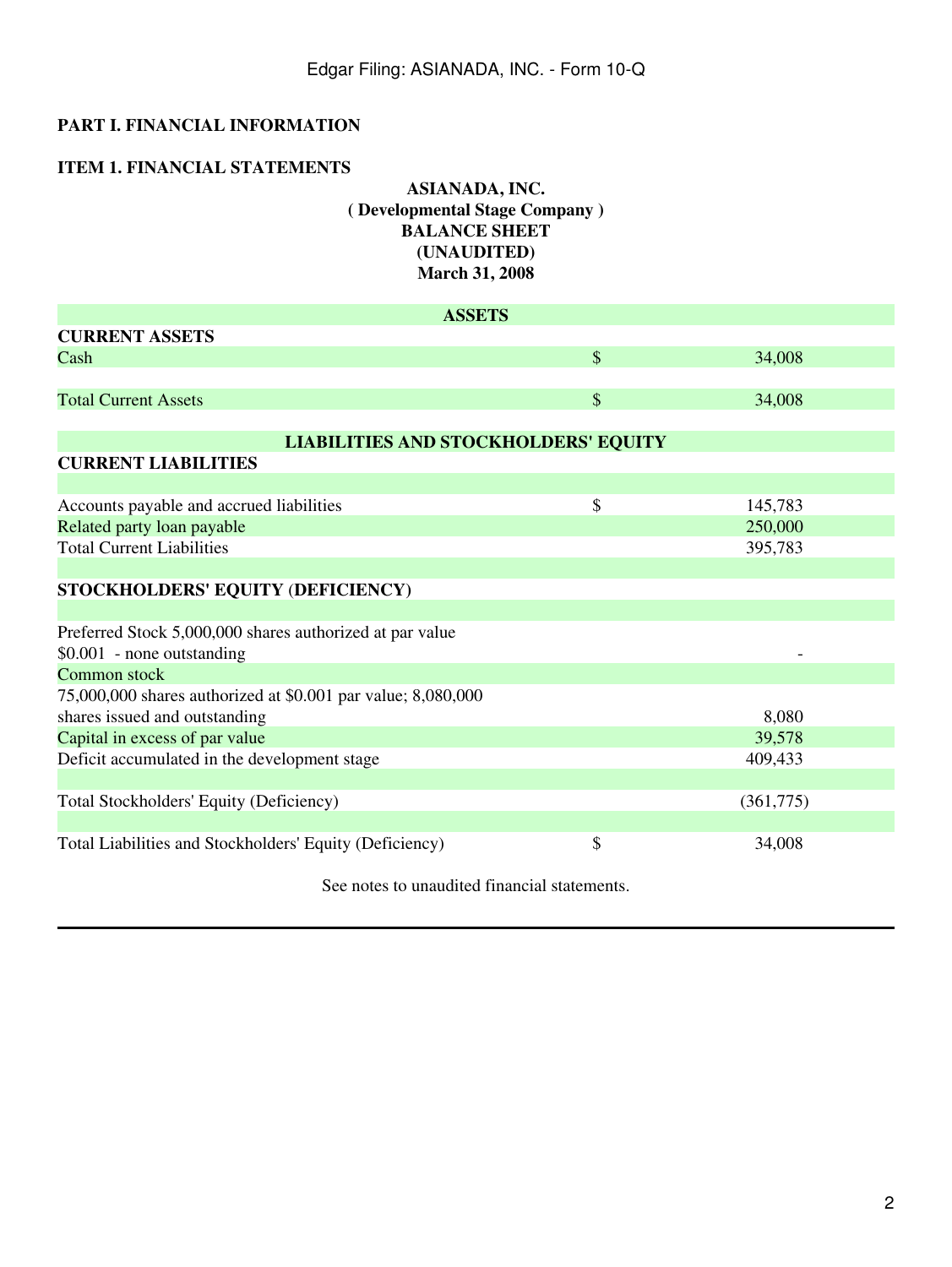## **ASIANADA, INC. ( Developmental Stage Company ) STATEMENTS OF OPERATIONS For the Three and Nine Months ended March 31, 2008 and 2007 and the period February 17, 2006 (date of inception) to March 31, 2008**

|                                 |               | <b>Three Months Ended</b><br>March 31, |               | <b>Nine Months Ended</b><br>March 31, |             | February 17,<br>2006<br>(inception) to<br>March 31, |               |            |
|---------------------------------|---------------|----------------------------------------|---------------|---------------------------------------|-------------|-----------------------------------------------------|---------------|------------|
|                                 |               | 2008                                   |               | 2007                                  | 2008        |                                                     | 2007          | 2008       |
| <b>REVENUES</b>                 |               |                                        |               |                                       |             |                                                     |               |            |
| <b>EXPENSES</b>                 |               |                                        |               |                                       |             |                                                     |               |            |
| Administrative                  | $\mathcal{S}$ | 115,110                                | $\mathcal{S}$ | $11,755$ \$                           | 360,233     | $\mathcal{S}$                                       | 29,107 \$     | 409,433    |
|                                 |               |                                        |               |                                       |             |                                                     |               |            |
| <b>NET OPERATING LOSS</b>       | $\mathcal{S}$ | (115, 110)                             | $\mathcal{S}$ | $(11,755)$ \$                         | (360, 233)  | $\mathcal{S}$                                       | $(29,107)$ \$ | (409, 433) |
|                                 |               |                                        |               |                                       |             |                                                     |               |            |
| <b>NET LOSS PER COMMON</b>      |               |                                        |               |                                       |             |                                                     |               |            |
| <b>SHARE</b>                    | $\mathcal{S}$ | $(0.01)$ \$                            |               | $-$ \$                                | $(0.04)$ \$ |                                                     |               |            |
|                                 |               |                                        |               |                                       |             |                                                     |               |            |
| <b>Weighted Average Shares</b>  |               |                                        |               |                                       |             |                                                     |               |            |
| Outstanding - Basic and diluted |               | 8,080,000                              |               | 8,080,000                             | 8,080,000   |                                                     | 8,080,000     | 8,080,000  |
|                                 |               |                                        |               |                                       |             |                                                     |               |            |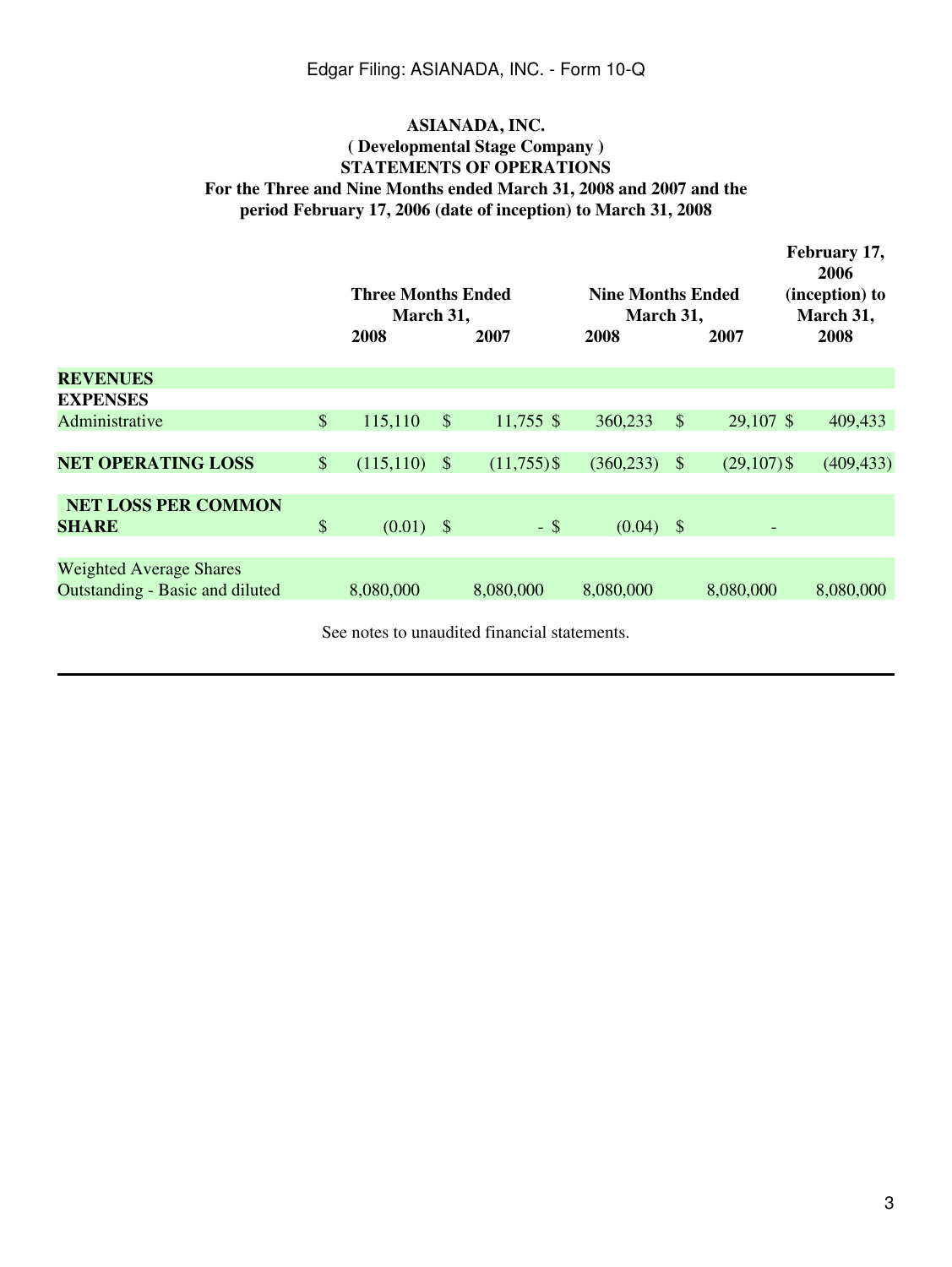# **ASIANADA, INC. STATEMENTS OF CASH FLOWS (Unaudited)**

|                                                                                |               | <b>For the Nine Months Ended</b><br>March 31,<br>2008 | February 17,<br>2006<br>(inception) to<br>March 31,<br>2008 |            |
|--------------------------------------------------------------------------------|---------------|-------------------------------------------------------|-------------------------------------------------------------|------------|
| <b>CASH FLOWS FROM OPERATING</b><br><b>ACTIVITIES:</b>                         |               |                                                       |                                                             |            |
| Net loss                                                                       | $\mathcal{S}$ | (360, 233)                                            | \$<br>$(29,107)$ \$                                         | (409, 433) |
| Adjustments to reconcile net loss to net cash used in<br>operating activities: |               |                                                       |                                                             |            |
| Stock based compensation                                                       |               | 8,458                                                 |                                                             | 8,458      |
| Changes in assets and liabilities:                                             |               |                                                       |                                                             |            |
| Accounts payable and accrued expenses                                          |               | 135,783                                               | (1,427)                                                     | 145,783    |
| Net cash used in operating activities                                          |               | (215,992)                                             | (30, 534)                                                   | (255, 192) |
| <b>CASH FLOWS FROM FINANCING</b><br><b>ACTIVITIES:</b>                         |               |                                                       |                                                             |            |
| Proceeds from issuance of common stock                                         |               |                                                       |                                                             | 39,200     |
| Proceeds from note payable                                                     |               | 250,000                                               |                                                             | 250,000    |
| Net cash provided by financing activities                                      |               | 250,000                                               |                                                             | 289,200    |
| Net increase in cash                                                           |               | 34,008                                                | (30, 534)                                                   | 34,008     |
| Cash, beginning of period                                                      |               |                                                       | 35,703                                                      |            |
| Cash, end of period                                                            | \$            | 34,008                                                | \$<br>5,169<br>-\$                                          | 34,008     |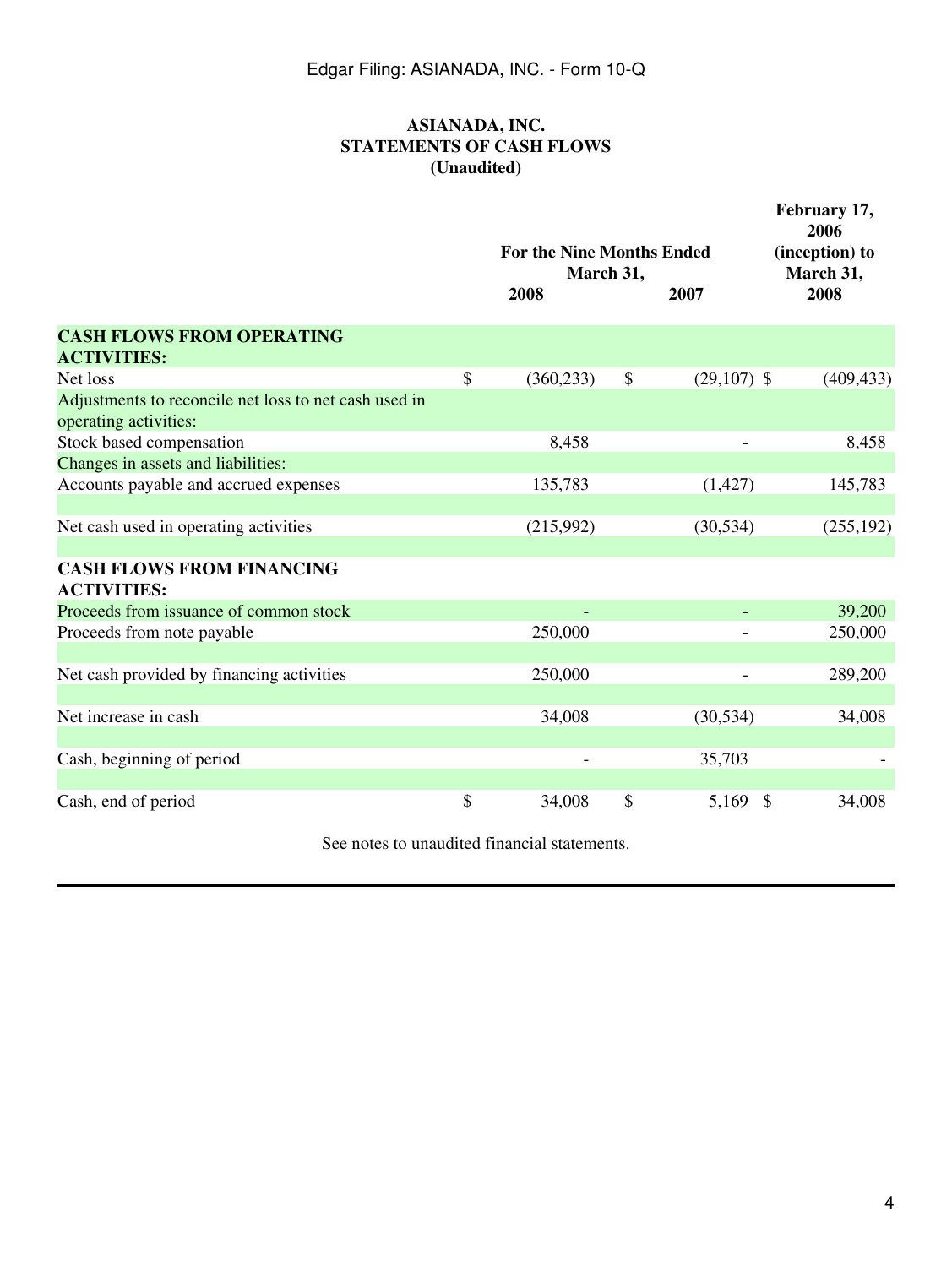# **ASIANADA, INC. STATEMENTS OF CHANGES IN STOCKHOLDERS' EQUITY For the Nine Months Ended March 31, 2008 and for the Period February 17, 2006 (date of inception) to March 31, 2008**

| <b>Shares</b> |                           |          |                                        | <b>Deficit</b>                                               | <b>Total</b>       |
|---------------|---------------------------|----------|----------------------------------------|--------------------------------------------------------------|--------------------|
|               |                           |          |                                        |                                                              |                    |
|               | $\boldsymbol{\mathsf{S}}$ | $-$ \$   | $-$ \$                                 | $-$ \$                                                       |                    |
| 5,200,000     |                           | 5,200    | 5,200                                  |                                                              | 10,400             |
|               |                           |          |                                        |                                                              | 28,800             |
|               |                           |          |                                        | (49,200)                                                     | (49,200)           |
| 8,080,000     |                           | 8,080    | 31,120                                 | (49,200)                                                     | (10,000)           |
|               |                           |          | 8,458                                  |                                                              | 3,384              |
|               |                           |          | ٠                                      | (355, 159)                                                   | (355, 159)         |
| 8,080,000     | $\boldsymbol{\mathsf{S}}$ | 8,080 \$ | 39,578 \$                              | $(404,359)$ \$                                               | (361,775)          |
|               | 2,880,000                 |          | <b>Common Stock</b><br>Amount<br>2,880 | Capital in<br><b>Excess of</b><br><b>Par Value</b><br>25,920 | <b>Accumulated</b> |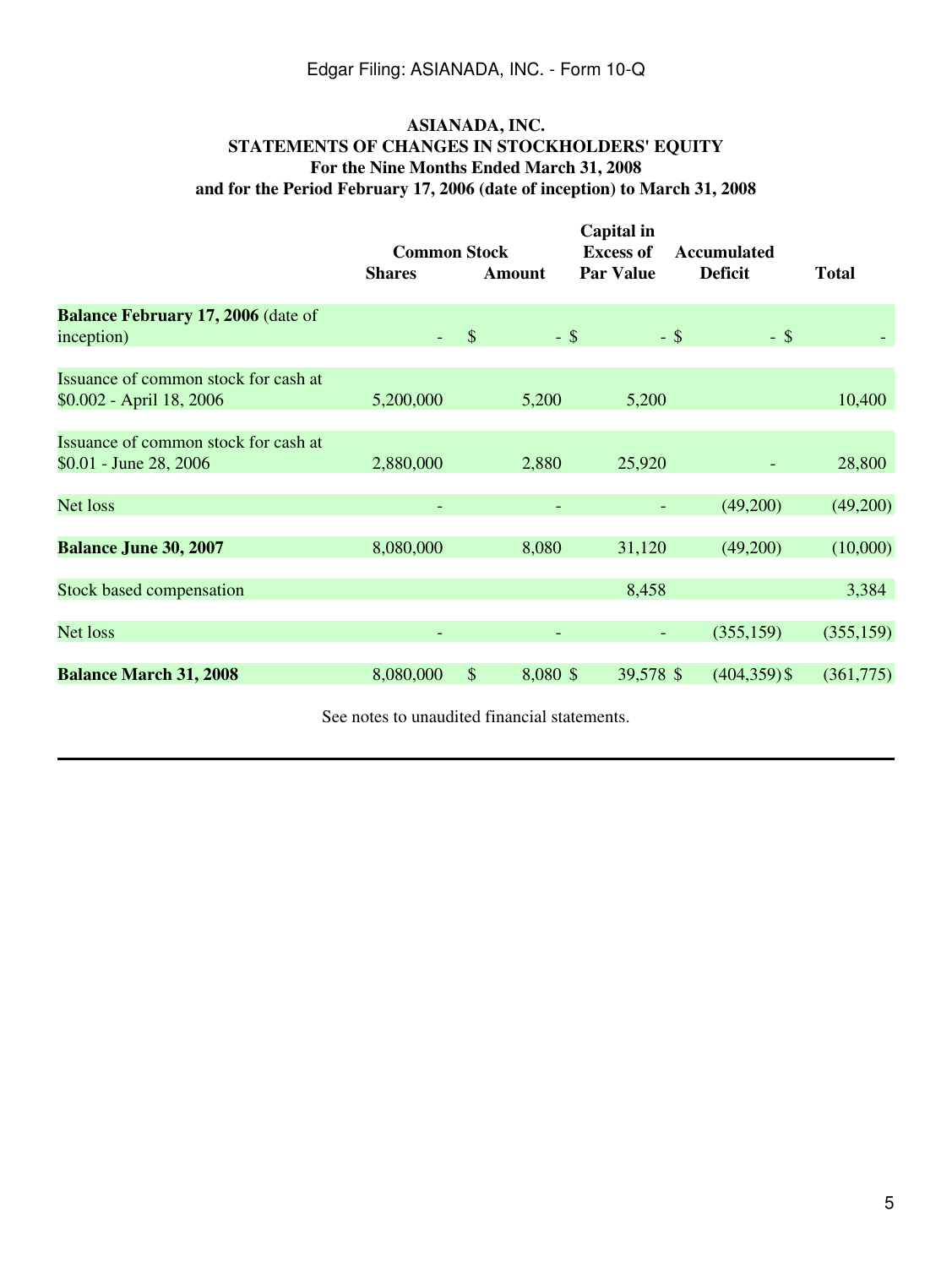### **ASIANADA, INC. (Developmental Stage Company) NOTES TO FINANCIAL STATEMENTS March 31, 2008**

#### **1. ORGANIZATION**

The Company was incorporated under the laws of the State of Nevada on February 17, 2006 with 75,000,000 shares of authorized common stock, par value \$0.001 per share.

On September 27, 2007, the Company reincorporated into a Delaware corporation and is now governed by the laws of the State of Delaware and by a new Certificate of Incorporation and new Bylaws prepared in accordance with Delaware law. The Company's authorized capital stock changed from 75,000,000 shares, all of which were common stock, par value \$0.001 per share, to 80,000,000 shares, consisting of 75,000,000 shares of common stock, par value \$0.001 per share, and 5,000,000 shares of "blank check" preferred stock, par value \$0.001 per share. No terms have been established for the preferred stock.

The Company was engaged in acquiring and exploring mineral properties until June 15, 2007 when this was abandoned and the Company became a Developmental Stage Company. At the report date, the Company is inactive.

Since its inception, the Company has completed private placement offerings of 8,080,000 shares of its common capital stock for an aggregate of \$39,200.

The Company has elected June 30 as its fiscal year end.

## **2. GOING CONCERN**

The accompanying financial statements have been prepared assuming that the Company will continue as a going concern, which contemplates the realization of assets and the satisfaction of liabilities in the normal course of business. The Company has incurred operating losses and negative operating cash flow since inception and future losses are anticipated. The Company's plan of operations, even if successful, may not result in cash flow sufficient to finance and expand its business. These factors raise substantial doubt about the Company's ability to continue as a going concern. Realization of assets is dependent upon continued operations of the Company, which in turn is dependent upon management's plans to meet its financing requirements and the success of its future operations. These financial statements do not include any adjustments related to the recoverability and classification of asset amounts or the amounts and classification of liabilities that might be necessary should the Company be unable to continue in existence.

We plan to raise additional capital with a view to making ourselves an attractive vehicle to acquire a business. We will then seek a suitable acquisition candidate. No such business has been identified and we are therefore subject to a number of risks, including: any acquisition consummated by us may turn out to be unsuccessful; investors in us will not know what operating business, if any, will be acquired, including the particular industry in which the business operates, and whether dilutive financing will be required therewith; the historical operations of a specific business opportunity may not necessarily be indicative of the potential for the future; we may acquire a company in the early stage of development, causing us to incur further risks; we may be dependent upon the management of an acquired business which has not proven its abilities or effectiveness; we will be controlled by a small number of stockholders, and such control could prevent the taking of certain actions that may be beneficial to other stockholders; our common stock will likely be thinly traded; and the public market may provide little or no liquidity for holders of our common stock.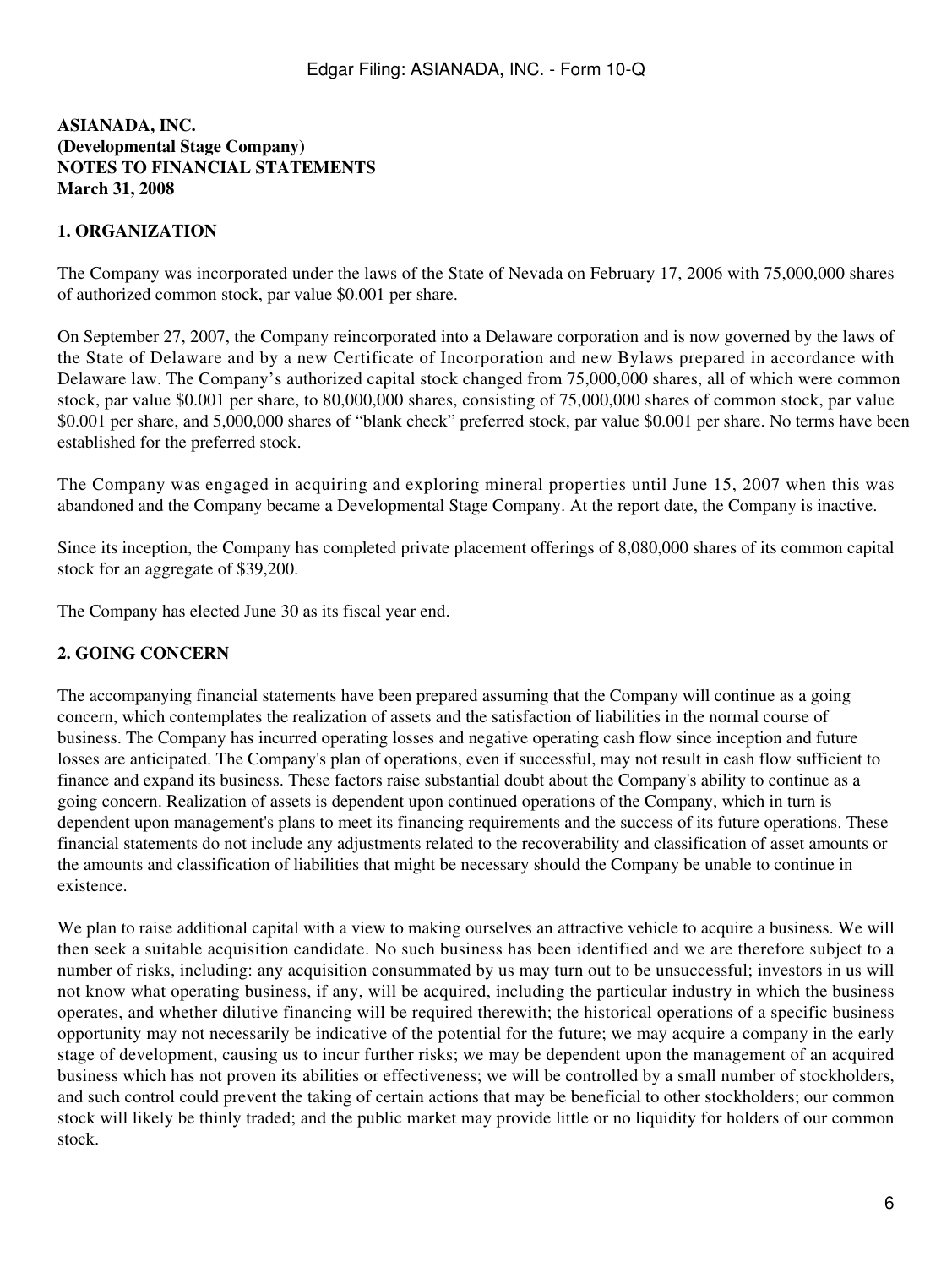# **3. SUMMARY OF SIGNIFICANT ACCOUNTING POLICIES**

Basis of Presentation

The accompanying interim unaudited financial statements and related notes have been prepared in accordance with accounting principles generally accepted in the U.S. for interim financial information and with the rules and regulations of the Securities and Exchange Commission for Form 10-QSB. Accordingly, they do not include all of the information and footnotes required by accounting principles generally accepted in the United States for complete financial statement presentation. In the opinion of management, all adjustments (consisting of normal recurring accruals) considered necessary to present fairly the financial position, results of operations and cash flows for the interim periods have been included. These financial statements should be read in conjunction with the financial statements of Asianada, Inc. together with the Company's Plan of Operations in the Company's Form 10-KSB for the year ended June 30, 2007. Interim results are not necessarily indicative of the results for a full year.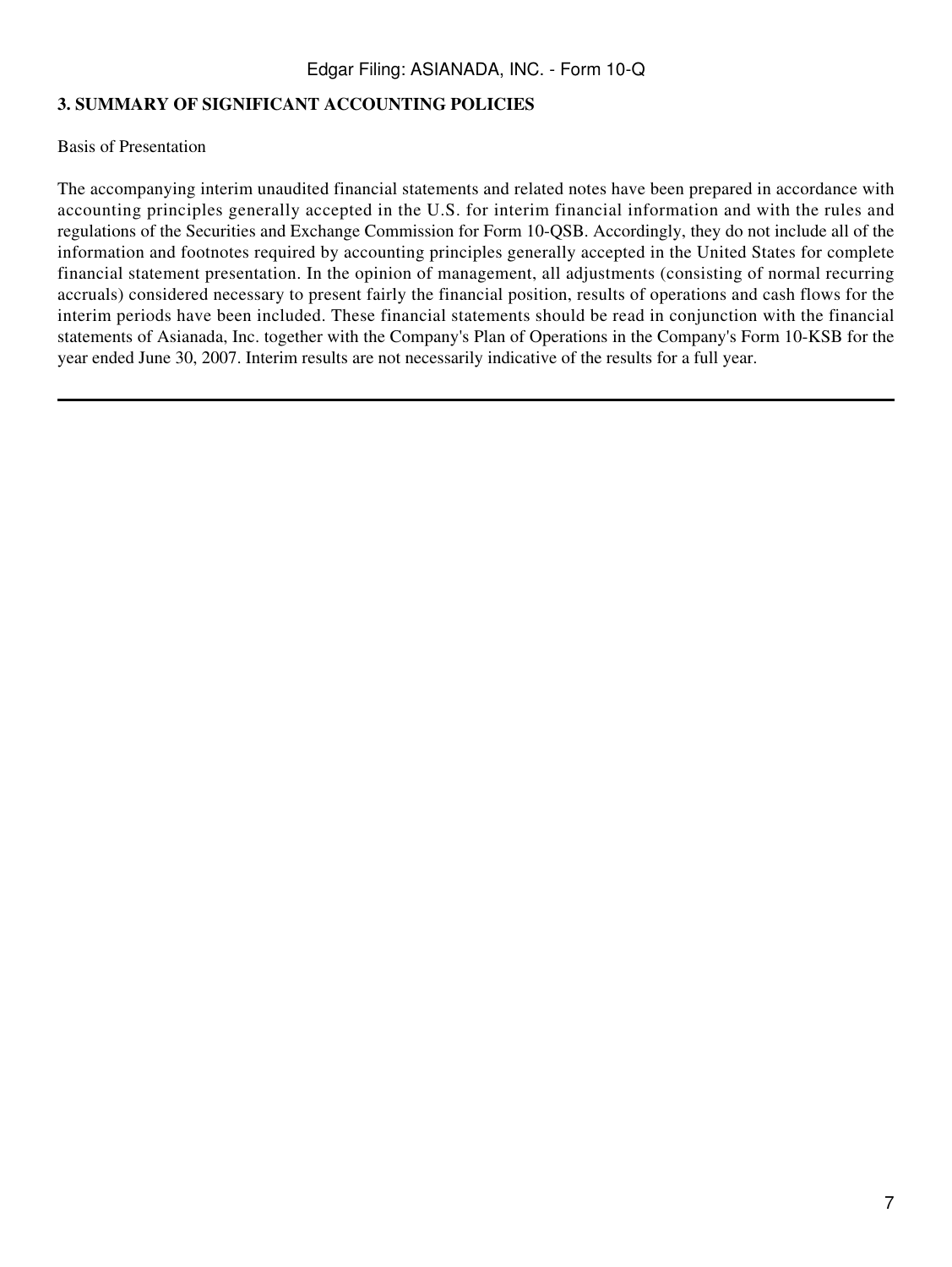## Financial Statements

The financial statements include all the accounts of the Company.

### Use of Estimates

The preparation of financial statements in conformity with accounting principles generally accepted in the United States requires management to make estimates and assumptions that affect the amounts of assets and liabilities and the disclosure of contingent assets and liabilities at the date of the financial statements and revenues and expenses during the reporting period. Actual results could differ from those estimates.

### New Accounting Pronouncements

Management does not believe that any recently issued, but not yet effective, accounting pronouncements, if adopted, would have a material effect on the accompanying financial statements.

### Basic and Diluted Net Income (Loss) Per Share

Basic net income (loss) per share amounts are computed based on the weighted average number of shares actually outstanding. Diluted net income (loss) per share amounts are computed using the weighted average number of common shares and common equivalent shares outstanding as if shares had been issued on the exercise of any common share rights unless the exercise becomes antidilutive and then only the basic per share amounts are shown in the report.

#### Estimates and Assumptions

The Company uses estimates and assumptions in preparing financial statements in accordance with accounting principles generally accepted in the United States of America. Those estimates and assumptions affect the reported amounts of the assets and liabilities, the disclosure of contingent assets and liabilities, and the reported revenues and expenses. Actual results could vary from the estimates that were assumed in preparing these financial statements.

#### Unproven Mining Claim Costs

Costs of acquisitions, exploration, carrying, and retaining unproven properties are expensed as incurred.

## Foreign Currency Translation

Part of the transactions of the Company were completed in Canadian dollars in 2007, and have been translated to U.S. dollars as incurred at the exchange rate in effect at the time, and, therefore, no gain or loss from the translations is recognized. The functional currency is considered to be U.S. dollars.

## **4. SIGNIFICANT TRANSACTIONS WITH RELATED PARTIES**

On July 11, 2007, the Company executed a loan agreement, as subsequently amended on November 15, 2007 and April 18, 2008, respectively (the "Loan Agreement"), with Trinad Capital Master Fund ("TCMF"), whereby TCMF agreed to loan the Company up to a principal amount of \$500,000 (the "Loan"). TCMF shall make advances to the Company in such amounts as the Company shall request from time to time. \$250,000 was advanced during the quarter ended December 31, 2007. The Loan bears interest at the rate of 10% per annum. The entire outstanding principal amount of the Loan and any accrued interest thereon shall be due and payable by the Company upon, and not prior to, the consummation of a sale of securities (other than a sale of shares of the Company's common stock, par value \$0.001 per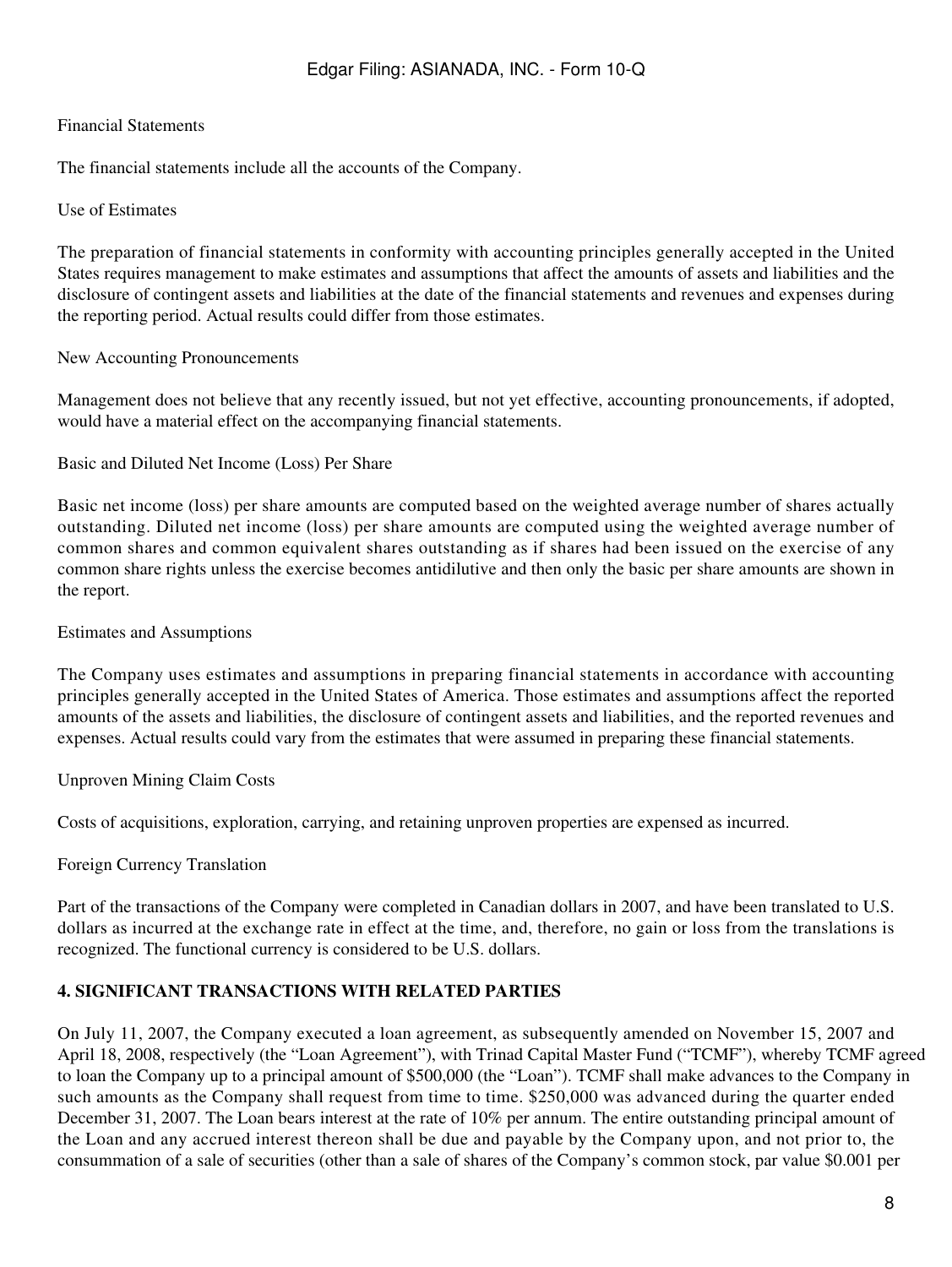share, to officers, directors or employees of, or consultants to, the Company in connection with their provision of services to the Company) to a third party or parties with proceeds to the Company of not less than \$750,000 (a "Next Financing").

On July 11, 2007, the Company entered into a Management Agreement (the "Management Agreement") with Trinad Management, LLC ("Trinad"), an affiliate of TCMF. Pursuant to the terms of the Management Agreement, which is for a term of 5 years, Trinad will provide certain management services, including, without limitation, the sourcing, structuring and negotiation of a potential business combination transaction involving the Company. The Company has agreed to pay Trinad a management fee of \$90,000 per quarter, plus reimbursement of all expenses reasonably incurred by Trinad in connection with the provision of management services. Either party may terminate with prior written notice. However, in the event the Company terminates the Management Agreement, it shall pay to Trinad a termination fee of \$1,000,000. The Company has paid \$180,000 in management fees for the nine months ended March 31, 2008.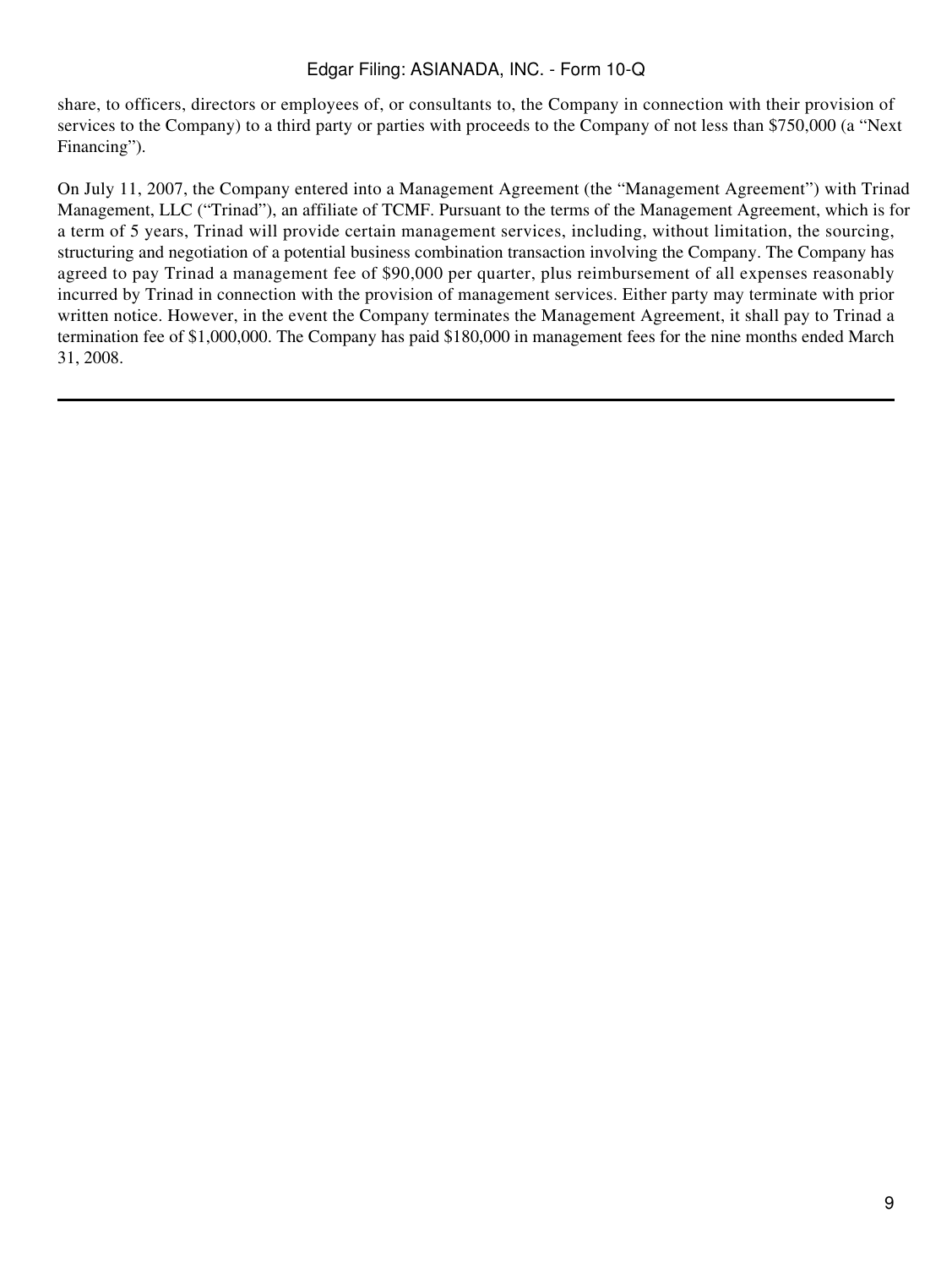On May 1, 2008, the Company executed a lease agreement with Trinad, pursuant to which the Company agreed to a month-to-month sublease of fifteen percent (15%) of the current premises leased by Trinad from Irvine Company, in the amount of \$3,500 per month.

# **5. STOCK OPTIONS**

On September 27, 2007, the Company implemented the 2007 Employee, Director and Consultant Stock Plan (the "Option Plan"), under which directors, certain employees and consultants received stock options and other equity-based awards. The shareholders of the Company approved the Option Plan on August 17, 2007. Stock options under the Option Plan are generally granted with an exercise price equal to 100% of the market value of a share of common stock on the date of the grant, have 10 year terms and vest within 1 to 4 years from the date of the grant. Subject to customary antidilution adjustments and certain exceptions, the total number of shares of common stock authorized for option grants under the Option Plan was 1 million at March 31, 2008.

On October 31, 2007, the Company entered into non-qualified stock option agreements with certain of its employees, directors, officers and consultants (the "Option Holders") pursuant to its 2007 Employee, Director and Consultant Stock Plan, whereby the Company issued options to purchase an aggregate of 450,000 shares of its common stock, valued at \$38,970 ("Options"). The Options were issued in connection with services provided to the Company by the Option Holders. The Options are exercisable at a price of \$0.09 per share over a four-year period, with one quarter of the Options granted vesting on October 31, 2008, the first anniversary of the grant date, and an additional one-fourth of the total Options vesting annually thereafter. The Options are being amortized to expense over the vesting period. Stock based compensation totaled \$8,458 for the nine months ended March 31, 2008.

# **6. SUBSEQUENT EVENT**

On July 11, 2007, the Company executed a loan agreement, as subsequently amended on November 15, 2007 and April 18, 2008, respectively (the "Loan Agreement"), with Trinad Capital Master Fund ("TCMF"), whereby TCMF agreed to loan the Company up to a principal amount of \$500,000 (the "Loan"), upon the registrant's consummation of a Next Financing (as defined in Note 4 above). TCMF shall make advances to the Company in such amounts as the Company shall request from time to time. \$250,000 was advanced during the quarter ended December 31, 2007. The Loan bears interest at the rate of 10% per annum. The entire outstanding principal amount of the Loan and any accrued interest thereon shall be due and payable by the Company upon, and not prior to a Next Financing.

On May 1, 2008, the Company executed a lease agreement with Trinad, pursuant to which the Company agreed to a month-to-month sublease of fifteen percent (15%) of the current premises leased by Trinad from Irvine Company in the amount of \$3,500 per month.

# **ITEM 2. MANAGEMENT'S DISCUSSION AND ANALYSIS OR PLAN OF OPERATION**

## *Special Note Regarding Forward-Looking Statements*

We may, in discussions of our future plans, objectives and expected performance in periodic reports filed by us with the Securities and Exchange Commission, or the SEC (or documents incorporated by reference therein) and in written and oral presentations made by us, include projections or other forward-looking statements within the meaning of Section 27A of the Securities Exchange Act of 1934, as amended (the "Exchange Act") or Section 21E of the Securities Act of 1933, as amended (the "Securities Act "). Such projections and forward-looking statements are based on assumptions, which we believe are reasonable but are, by their nature, inherently uncertain. You are cautioned that any such forward-looking statements are not guarantees of future performance and involve risks and uncertainties, and that actual results may differ materially from those projected in the forward-looking statements as a result of various factors. The factors that might cause such differences include, among others, the following: (i) our inability to obtain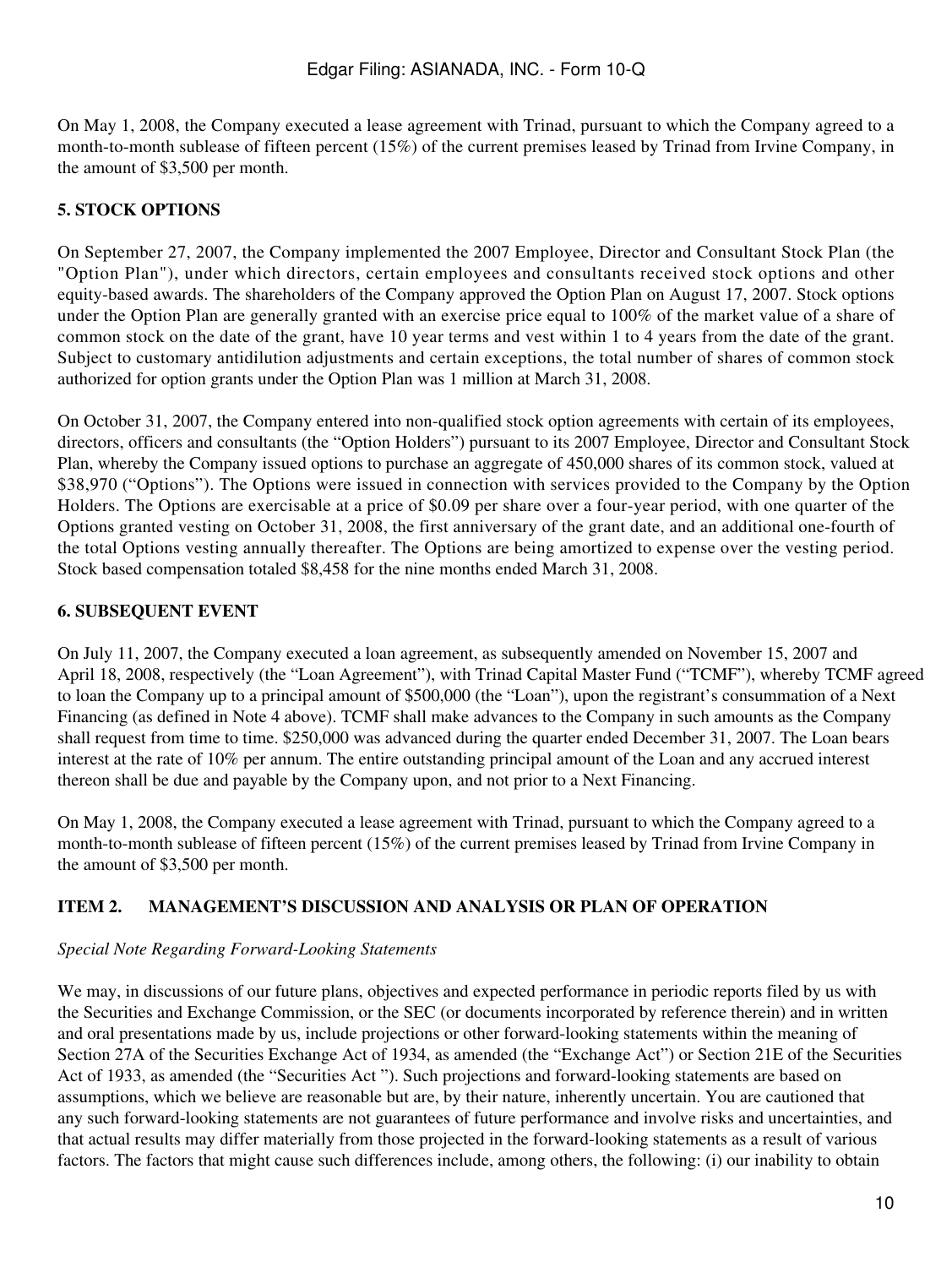sufficient cash to fund ongoing obligations and continue as a going concern; (ii) our ability to carry out our operating strategy; and (iii) other factors, including those discussed below. We undertake no obligation to publicly update or revise forward-looking statements to reflect events or circumstances after the date of this Quarterly Report on Form 10-QSB or to reflect the occurrence of unanticipated events.

# **DESCRIPTION OF BUSINESS**

We are inactive and are currently considered a "shell" company by the SEC with no operations that is controlled by TCMF, our majority shareholder. We were organized to engage in acquiring and exploring mineral properties until June 15, 2007 when this was abandoned and the Company became a Developmental Stage Company.

 On June 15, 2007, TCMF entered into a Securities Purchase Agreement (the "Agreement") with the stockholders of Asianada, Inc. (the "Stockholders"). The managing members of Trinad Management, LLC, the investment manager of the TCMF, are Robert Ellin and Jay Wolf. Pursuant to the terms of the Agreement, the Stockholders agreed to sell 7,595,200 shares (the "Shares") of the Company's common stock, par value \$.001 per share ("Common Stock"), representing 94% of the issued and outstanding Common Stock as of June 15, 2007 (the "Closing"), to TCMF. In consideration of the purchase of the Shares, TCMF paid at Closing the total sum of seven hundred thousand dollars (\$700,000), pursuant to and in accordance with the terms of the Agreement. The source of such capital was the TCMF's working capital. The sale of the shares to TCMF, an accredited investor, was made pursuant to the exemptions from registration afforded by Sections 4(1) of the Securities Act.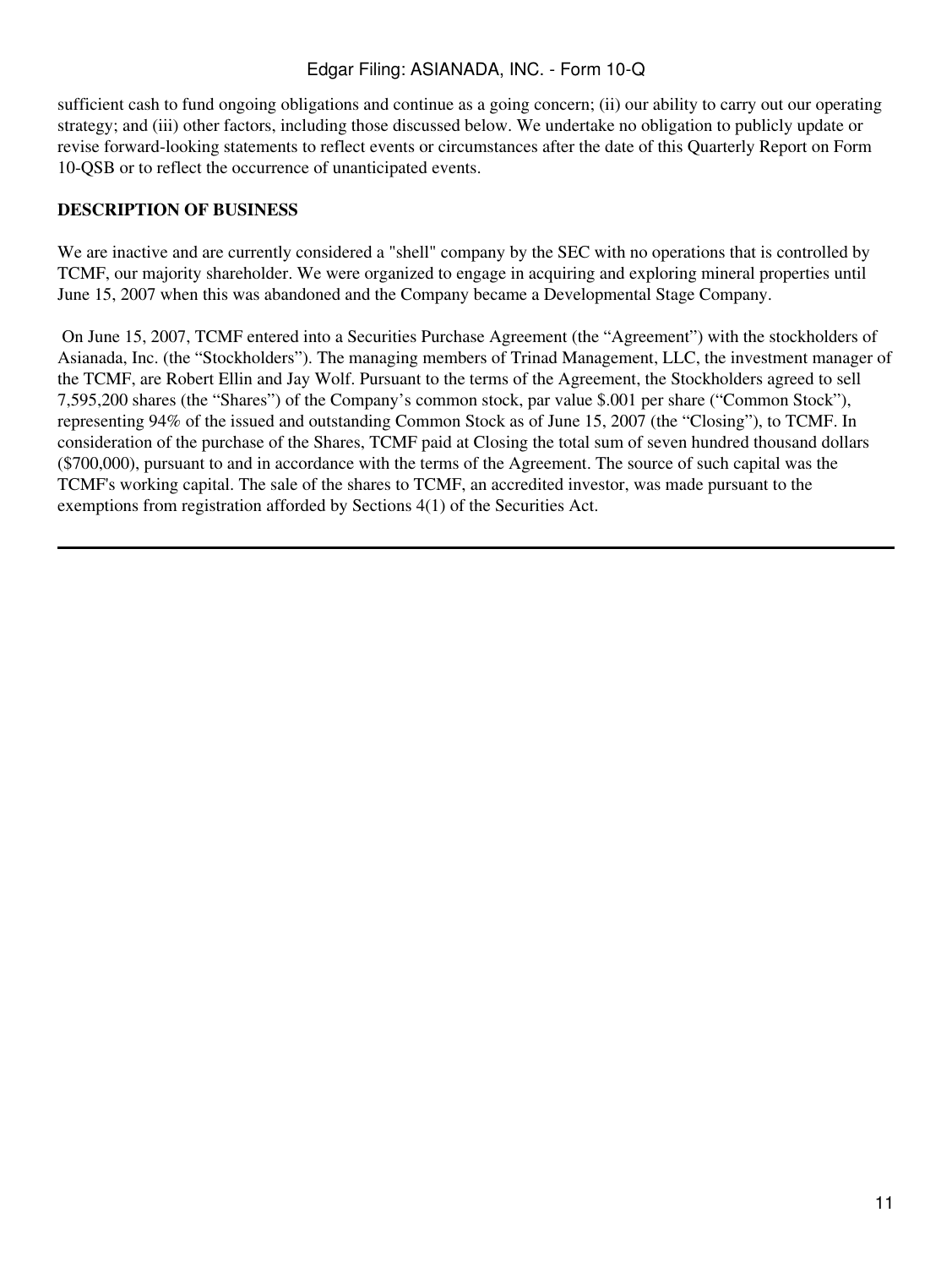## **Trinad and Management's Plan of Operation**

Trinad, a hedge fund dedicated to investing in micro-cap companies, is seeking to raise additional capital with a view to making the Company an attractive vehicle with which to acquire a business. Trinad intends to then seek a suitable acquisition candidate for the Company (a "Business Combination"). To date, no such Business Combination has been identified and the Company is therefore subject to a number of risks, including: any Business Combination consummated by the Company may turn out to be unsuccessful; the Company's investors will not know what operating business, if any, will be acquired, including the particular industry in which the business operates, and whether financing that could have a dilutive effect on the Company's present stockholders will be required in connection therewith; the historical operations of a specific business opportunity may not necessarily be indicative of the potential for the future; the Company may acquire a company in the early stage of development causing it to incur further risks; the Company may be dependent upon the management of an acquired business which has not proven its abilities or effectiveness; the Company will be controlled by a small number of stockholders and such control could prevent the taking of certain actions that may be beneficial to other stockholders; the Company's common stock will likely be thinly traded; and the public market may provide little or no liquidity for holders of the Company's common stock.

#### Company is a Blank Check Company

At present, the Company has no sources of revenue and has no specific business plan or purpose. The Company's business plan is to seek a Business Combination. As a result, the Company is a "blank check" or "shell" company. Many states have enacted statutes, rules and regulations limiting the sale of securities of shell companies in their respective jurisdictions. Management does not intend to undertake any efforts to cause a market to develop in the Company's securities or undertake any offering of the Company's securities, either debt or equity, until such time as the Company has successfully implemented its business plan and closed on a suitable Business Combination.

The Company's common stock is a "penny stock," as defined in Rule 3a51-1 under the Exchange Act. The penny stock rules require a broker-dealer, prior to a transaction in penny stock not otherwise exempt from the rules, to deliver a standardized risk disclosure document that provides information about penny stocks and the nature and level of risks in the penny stock market. The broker-dealer also must provide the customer with current bid and offer quotations for the penny stock, the compensation of the broker-dealer and its sales person in the transaction, and monthly account statements showing the market value of each penny stock held in the customer's account. In addition, the penny stock rules require that the broker-dealer, not otherwise exempt from such rules, must make a special written determination that the penny stock is suitable for the purchaser and receive the purchaser's written agreement to the transaction. These disclosure rules have the effect of reducing the level of trading activity in the secondary market for a stock that becomes subject to the penny stock rules. So long as the common stock of the Company is subject to the penny stock rules, it may be more difficult to sell the Company's common stock.

## **Liquidity and Capital Resources**

As of the date of this report, we have yet to generate any revenues from our business activities.

As discussed in Note 4, the Company has a loan agreement in place with an affiliate of its principal shareholder to provide for liquidity.

On July 11, 2007, the Company entered into a Management Agreement (the "Management Agreement") with Trinad Management, LLC ("Trinad"), an affiliate of TCMF. Pursuant to the terms of the Management Agreement, which is for a term of 5 years, Trinad will provide certain management services, including, without limitation the sourcing, structuring and negotiation of a potential business combination transaction involving the Company. The Company has agreed to pay Trinad a management fee of \$90,000 per quarter, plus reimbursement of all expenses reasonably incurred by Trinad in connection with the provision of management services. Either party may terminate with prior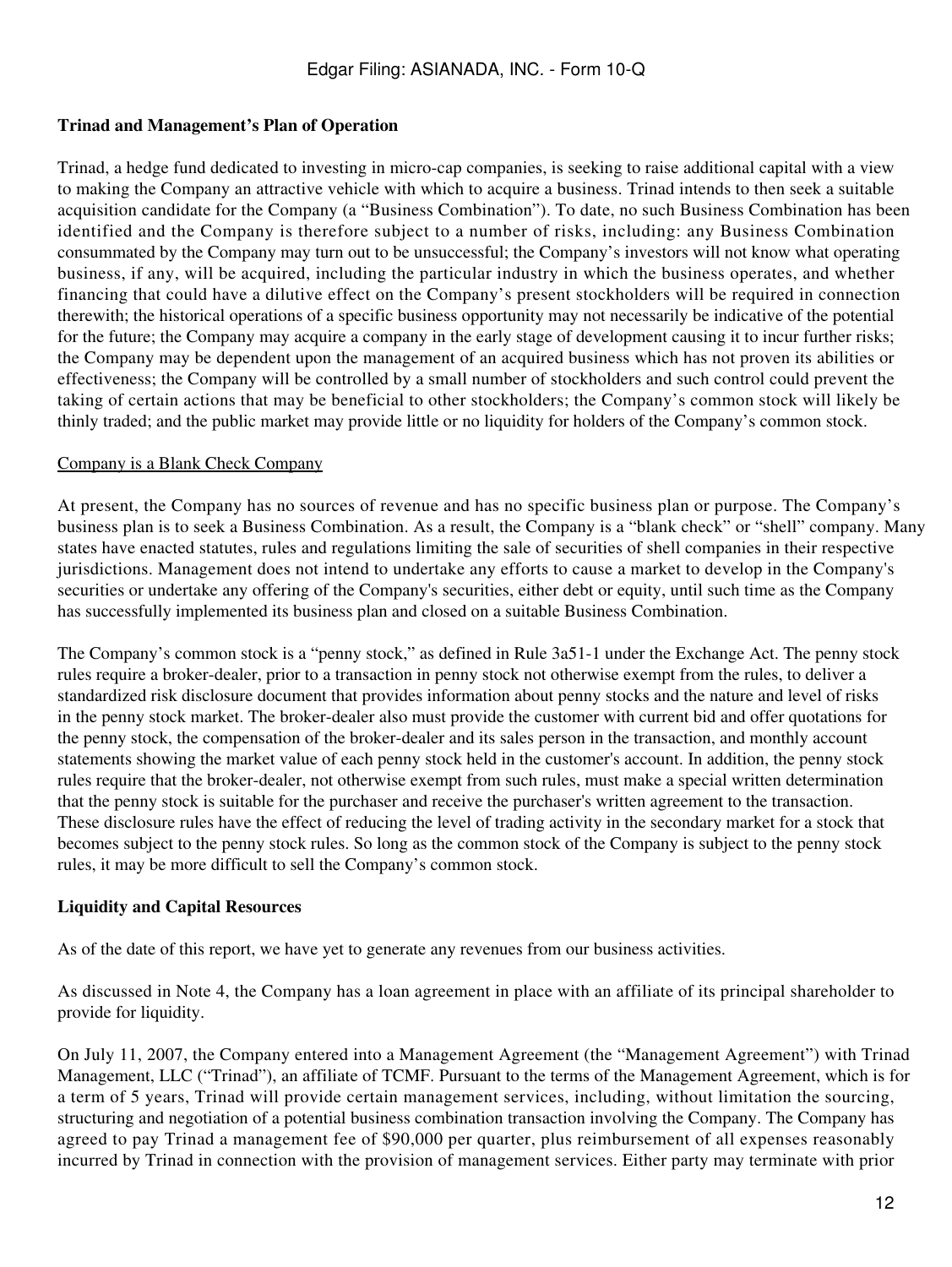written notice. However, in the event the Company terminates the Management Agreement, it shall pay to Trinad a termination fee of \$1,000,000.

#### **ITEM 3A(T). CONTROLS AND PROCEDURES.**

*(a) Evaluation of Disclosure Controls and Procedures:* Disclosure controls the procedures are designed to ensure that information required to be disclosed in the reports filed or submitted under the Exchange Act is recorded, processed, summarized and reported, within the time period specified in the SEC's rules and forms. Disclosure controls and procedures include, without limitation, controls and procedures designed to ensure that information required to be disclosed in the reports filed under the Exchange Act is accumulated and communicated to management, including the Chief Executive Officer and Chief Financial Officer, as appropriate, to allow timely decisions regarding required disclosure. As of the end of the period covered by this report, we carried out an evaluation, under the supervision and with the participation of our management, including our Chief Executive Officer and Chief Financial Officer, of the effectiveness of the design and operation of our disclosure controls and procedures. Based upon and as of the date of that evaluation, the Chief Executive Officer and Chief Financial Officer concluded that our disclosure controls and procedures are effective to ensure that information required to be disclosed in the reports we filed and submitted under the Exchange Act is recorded, processed, summarized and reported as and when required.

 There have been no significant changes to our internal controls or other factors that could significantly affect internal controls subsequent to the period covered by this Quarterly Report.

Changes in Internal Controls. There were no changes in our internal controls over financial reporting, identified in connection with the evaluation of such internal controls that occurred during our last fiscal quarter that have materially affected, or are reasonably likely to materially affect, our internal controls over financial reporting.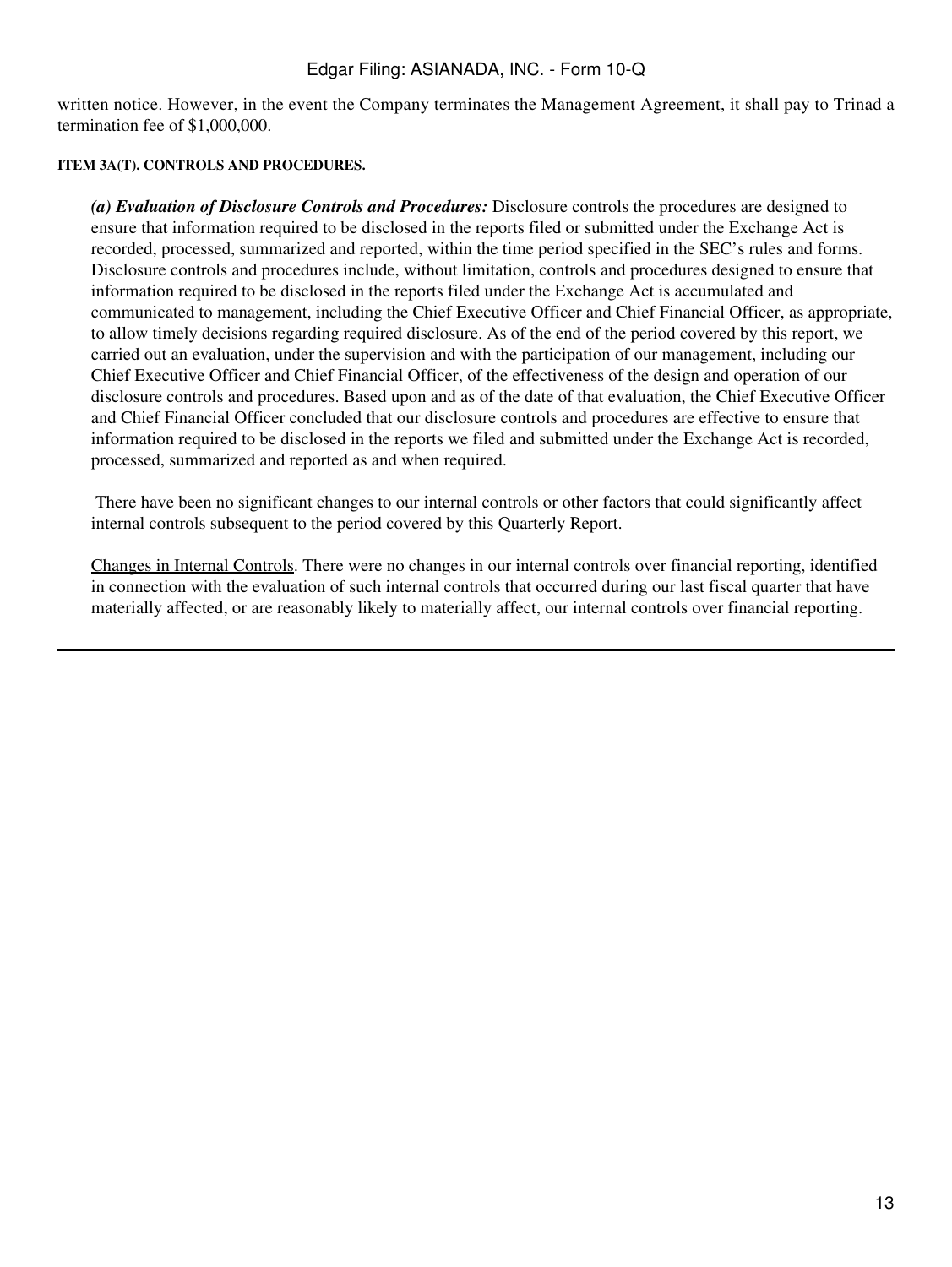# **PART II. OTHER INFORMATION**

# **ITEM 1. LEGAL PROCEEDINGS .**

None.

# **ITEM 2. CHANGES IN SECURITIES.**

None.

## **ITEM 3. DEFAULTS UPON SENIOR SECURITIES.**

None.

# **ITEM 4. SUBMISSION OF MATTERS TO A VOTE OF SECURITY HOLDERS.**

None

## **ITEM 5. OTHER INFORMATION.**

None.

# **ITEM 6. EXHIBITS.**

The following Exhibits are attached hereto:

## **Exhibit**

| No.  | <b>Document Description</b>                                                                                                                                        |
|------|--------------------------------------------------------------------------------------------------------------------------------------------------------------------|
| 31.1 | Certification of Principal Executive Officer pursuant to Rule 13a-15(a) and Rule 15d-<br>15(a), promulgated under the Securities Exchange Act of 1934, as amended. |
| 31.2 | Certification of Principal Financial Officer pursuant to Rule 13a-15(a) and Rule 15d-<br>15(a), promulgated under the Securities Exchange Act of 1934, as amended. |
| 32.1 | Certification of Chief Executive Officer Pursuant To 18 U.S.C. Section 1350, as<br>adopted pursuant to Section 302 Of The Sarbanes-Oxley Act of 2002.              |
| 32.2 | Certification of Chief Financial Officer Pursuant To 18 U.S.C. Section 1350, as<br>adopted pursuant to Section 302 Of The Sarbanes-Oxley Act of 2002.              |